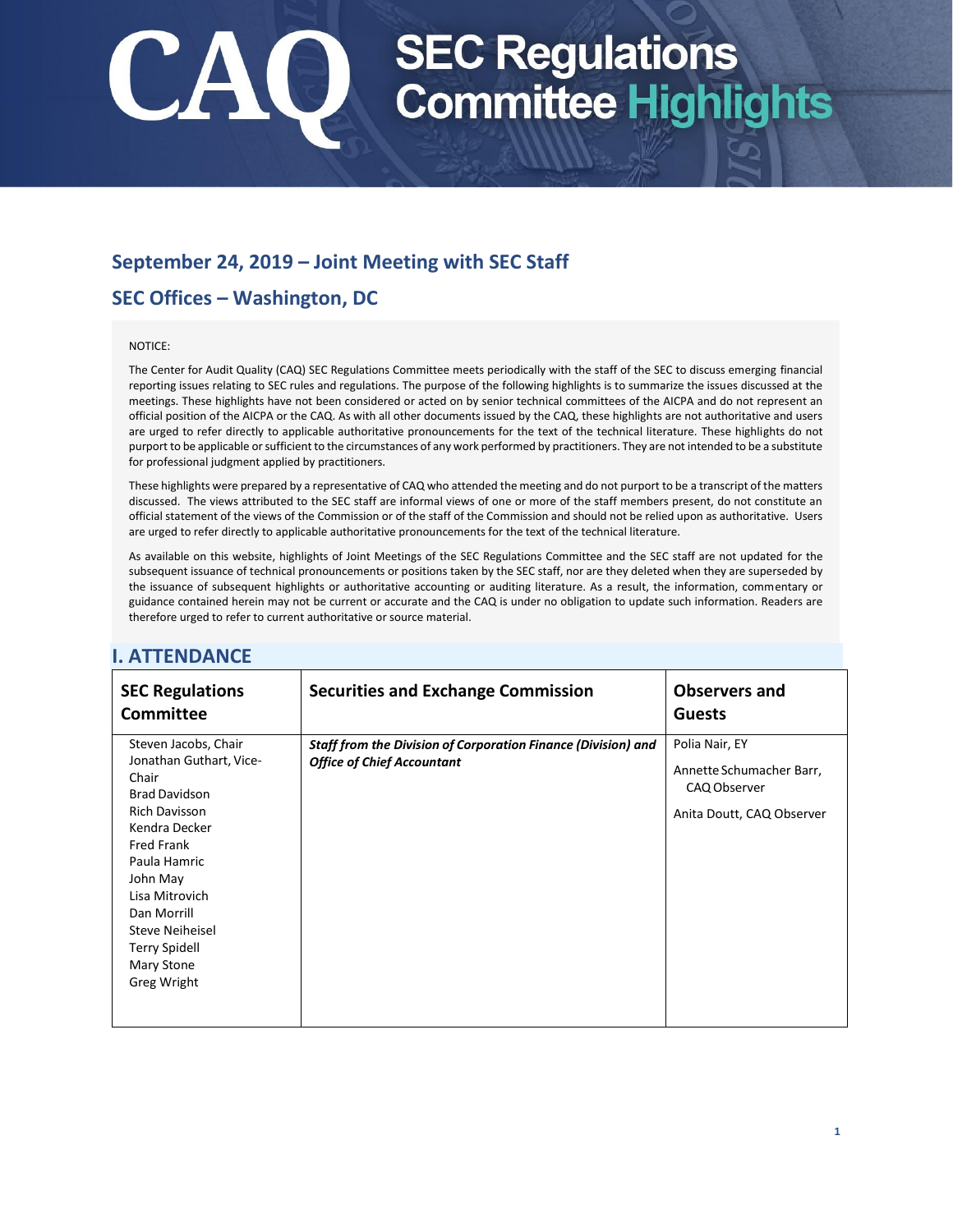### **II. CURRENT FINANCIAL REPORTING MATTERS**

#### **A. Financial statement requirements in a Form S-4 and/or merger proxy for a non-reporting target merging with a public operating company in a reverse merger**

The Committee members and staff discussed financial statement requirements in an S-4 and/or merger proxy for a non-reporting target merging with a public operating company in a transaction that is accounted for as a reverse merger. Registrants may consult the staff if they are unclear on the requirements for their facts and circumstances. The staff is currently reviewing the reporting requirements for target company financial statements (i.e., timing of adoption of new accounting standards, audit report, etc.) in various scenarios (including special purpose acquisition company mergers and other mergers with public shells) and the impact that certain factors, (e.g. the filing status of the registrant and characteristics of the operating company)may have on these requirements.

#### **B. Impact on Article 11 conclusions for master limited partnership (MLP) drop down transactions previously accounted for as common control business combinations or asset acquisitions under ASC 805,** *Business Combinations,* **and now accounted for as failed sale-leaseback transactions under ASC 842,** *Leases*

The Master Limited Partnership (MLP) structure, where a publicly traded MLP is controlled and consolidated by a public oil and gas company, is common in that industry. In those structures, the parent company may regularly drop down assets to the MLP and concurrently enter into a leasing or service arrangement for use of the assets. While such transactions are eliminated in consolidation in the parent company's financial statements, they have historically been accounted for by the MLP as a common control acquisition (either of a business, prior to the recent amendments to the definition of a business, or of assets), and concurrent operating lease. The lease was an operating lease under legacy US GAAP (ASC 840), as the underlying assets were real estate with no title transfer at the end of the lease term. Such transactions have historically triggered the need for a Form 8-K under Item 2.01, if significant, and would require an evaluation of Article 11 to consider whether a business was acquired for S-X reporting purposes (many companies would preclear if concluding that the transaction was not a business).

Subsequent to the adoption of ASC 842, both the seller-lessee (parent company) and buyer-lessor (i.e., the MLP) are required to apply ASC 842 and certain provisions of ASC 606, *Revenue from Contracts with Customers,* to determine whether to account for a sale and leaseback transaction as a sale by seller-lessee and purchase by buyer-lessor of an asset. If control of an underlying asset passes to the buyer-lessor, the transaction is accounted for as a sale by seller-lessee and a purchase by buyer-lessor and a lease by both parties. If not, the transaction is accounted for as a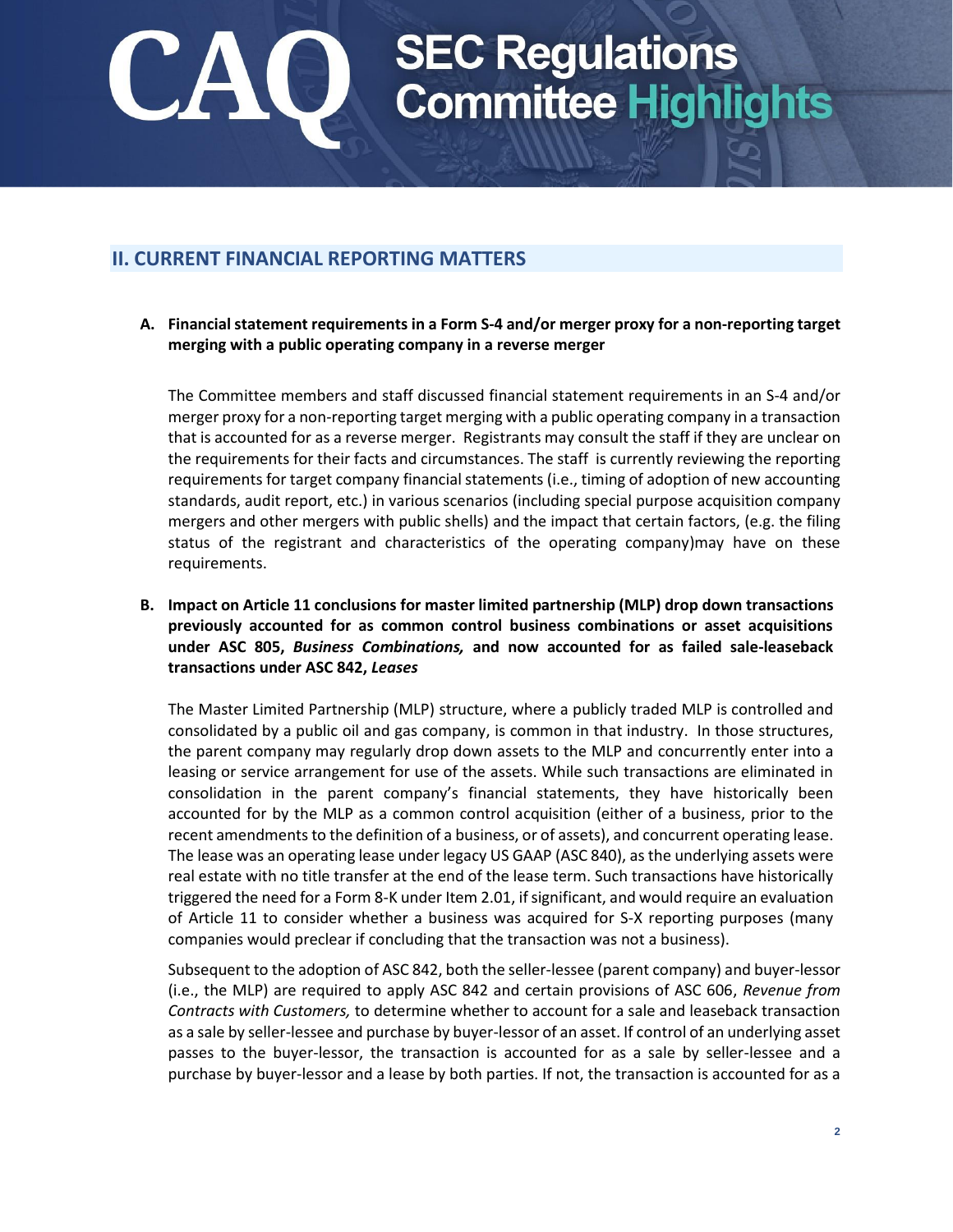financing by both parties. Sale and leaseback transactions among entities under common control are also subject to ASC 842-40's sale and leaseback guidance.

When the transaction is not accounted for as a sale, the MLP will record a financing receivable on its balance sheet and recognize interest income in the income statement and reduce the receivable by the principal payments rather than recording the assets on its balance sheet and related revenue on the income statement. In many situations, the assets being leased to the parent are real estate assets of a specialized nature that will be classified as finance-type leases under ASC 842. These transactions may also include a non-lease component, where the MLP will recognize a fixed service revenue from the parent for operating the assets. The MLP will also enter into an operating agreement with the parent, in which the parent will operate the assets on the MLP's behalf.

The Committee members asked the SEC staff whether the change in accounting for the transaction as an acquisition of either assets or a business versus a financing transaction impacts a conclusion that there has been an acquisition as contemplated in Item 2.01 of Form 8-K and whether it would constitute the acquisition of a "business" as defined in Article 11 of Regulation S-X.

The staff continues to believe these transactions are within the scope of Item 2.01 reporting on Form 8-K notwithstanding the change in accounting under ASC 842. Registrants entering into these arrangements may continue to contact the staff when warranted by their facts and circumstances. Generally an inquiry is either a request for interpretation of the definition of a business under Article 11 or a request for relief under Rule 3-13 of Regulation S-X.

#### **C. Contractual Obligations Table upon adoption of ASC 842**

All registrants except Smaller Reporting Companies (SRCs) are required to disclose in their annual reports, registration statements and proxy statements all of their contractual obligations as of their latest fiscal year-end balance sheet date in a tabular format, pursuant to instructions in Item 303(a)(5) of Regulation S-K. The 2003 adopting release that introduced the contractual obligations tabular disclosure in Management's Discussion and Analysis (MD&A) defined the first three categories of cash outflows by reference to US GAAP – long-term debt as defined in ASC 470, *Debt*, and capital lease obligations and operating lease obligations as defined in ASC 840. Section 9240.6 of the Financial Reporting Manual (FRM) further states that information disclosed in the table with respect to long-term debt and capital and operating lease obligations "should be consistent with the disclosures provided in the financial statements."

The staff stated that it did not expect a change in the lease accounting model to change historical practice that the cash outflows in the contractual obligations table would be consistent with U.S. GAAP disclosures (i.e., disclosures under ASC 840 or ASC 842, when adopted). If, however, these amounts do not adequately capture liquidity needs and expected future cash outflows, registrants should consider whether incremental footnote disclosures are necessary, as discussed in Section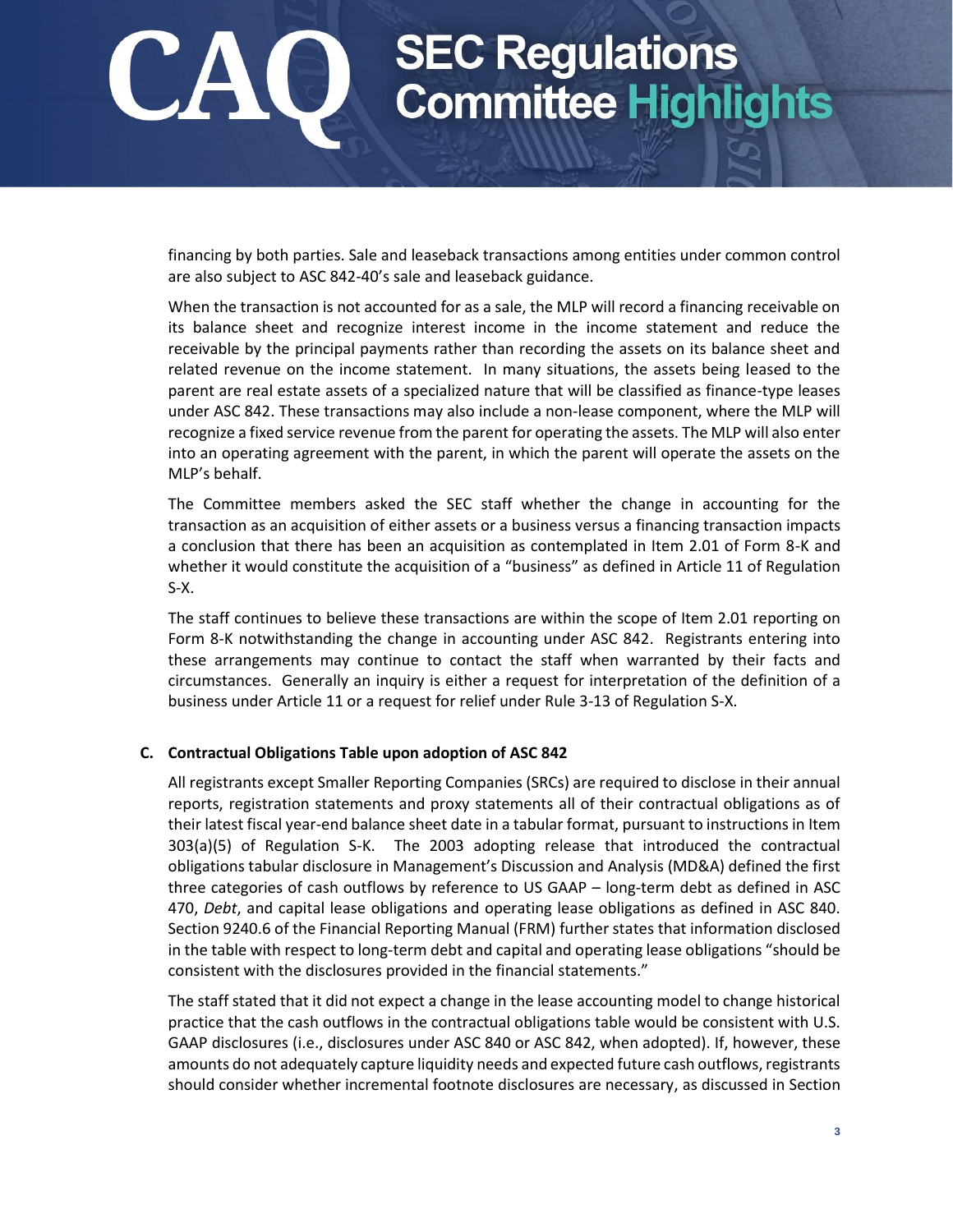9240.7 of the FRM as well as the Commission's 2010 Guidance on Presentation of Liquidity and [Capital Resources Disclosures in Management's Discussion and Analysis](https://www.sec.gov/rules/interp/2010/33-9144.pdf).

*The Committee members believe this view also applies to the preparation of the Contractual Obligations Table under Item 5.F. of Form 20-F, regardless of whether the financial statements are prepared in accordance with International Financial Reporting Standards (IFRS) or US GAAP.* 

#### **D. Recast Selected Financial Data for a Retrospective Accounting Change**

The Committee members asked the staff how the recent removal of the guidance in FRM 1610 impacts the historical position of the need to recast years 4 and 5 in the selected financial data table upon a retrospective accounting change, other than the adoption of ASC 606. Prior to its deletion, FRM 1610.1 stated "The staff generally expects all periods presented in selected financial data to be presented on a basis consistent with the annual financial statements." In the meeting, the staff recommended that registrants look to the provisions of Item 301 of Regulation S-K, which may require exercising judgment in determining whether years 4 and 5 of the selected financial data table should be recast or whether additional explanatory disclosures would be sufficient to explain factors that materially affect the comparability of information reflected in the selected financial data.

#### **E. Applicability of FRM 2025.3 for a SPAC to use pro forma information to measure significance for S-X 3-05 financial statements after the acquisition of its predecessor**

The Committee members asked the staff whether a SPAC (or blank check company), which is a shell company as defined in Exchange Act Rule 12b-2, can avail itself of the accommodation in FRM 2025.3 to use pro forma information to measure significance for Regulation S-X 3-05 financial statements of a subsequent acquisition, despite the guidance in FRM 2025.9 that requires a shell company that conducts an **acquisition** of its predecessor (accounted for as a business combination in which the SPAC is the accounting acquirer) and a second target in the same year to use the shell company's prior year standalone financial statements on file to measure significance of the second target. The staff indicated that generally it would not expect such a registrant to apply FRM 2025.3 in this fact pattern. While the guidance in FRM 2025.9 still applies, registrants may consult with the staff and request relief under S-X Rule 3-13 where such information required by S-X Rule 3-05 is not material to the total mix of information available to investors.

#### **F. Non-GAAP measures**

Committee members and the staff continued their discussion of company disclosures of non-GAAP financial measures. Specifically, the following topics were discussed: